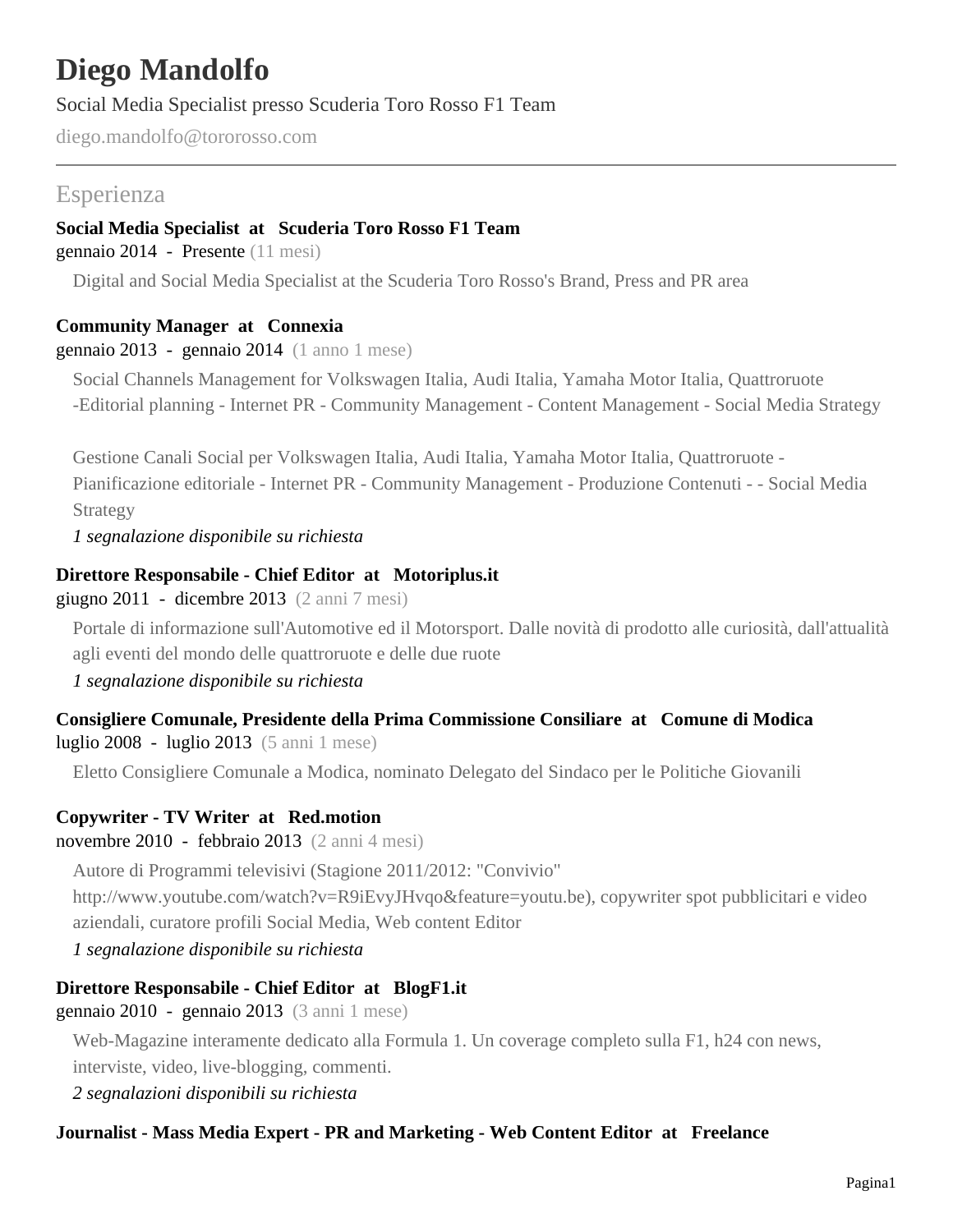#### gennaio 2005 - novembre 2012 (7 anni 11 mesi)

Addetto Stampa, Moderatore Conferenze Stampa e Uffici Stampa, Giornalista carta stampata e web

#### **Docente Corsi POF at Liceo Classico "Tommaso Campailla"**

2010 - giugno 2012 (2 anni)

Corsi di Comunicazione di Massa e Giornalismo

#### **TV Journalist - Anchor Man - TV Programs Writer - Copywriter at Mediterraneo Sat**

marzo 2005 - dicembre 2011 (6 anni 10 mesi)

Giornalista generalista e sportivo - Conduttore Telegiornali e trasmissioni di approfondimento - Automotive Expert (http://www.videomediterraneo.it/programmi/60-attenti-a-quei-due.html)

# Lingue

**Inglese Francese**

# Competenze ed esperienze

**Automotive Motorsports Formula 1 Journalist Social Media Fluent English Online Journalism Broadcast Journalism Mass Communication Video Editing Photography Speech Writing Teaching Skills Motorcycle Karting Race Windsurfing Fencing Football Tennis Italian native Guitar New Media Marketing Communications Social Networking Blogging Social Media Marketing Digital Marketing**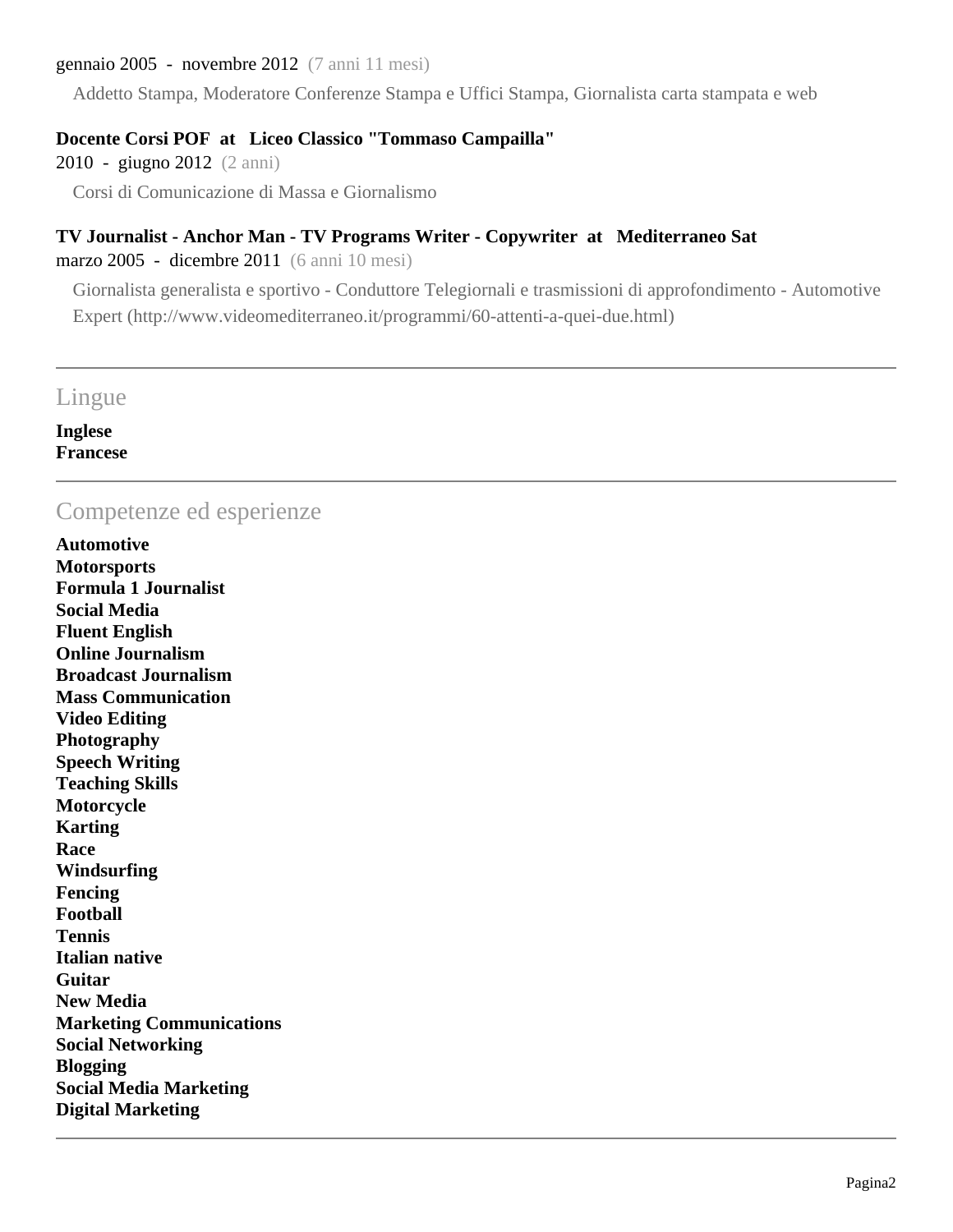# Formazione

# **Università degli Studi di Torino / University of Turin**

Laurea Specialistica in Comununicazione Multimediale e di Massa - Specialistic Degree Communication, (Mass Media, Giornalismo, Sociologia, Marketing), 2003 - 2006 Valutazione: 110/110 Magna cum Laude

# **FORMASS - Milano**

Master in Giornalismo Sportivo, FORMASS, 2002 - 2003

# **Università degli Studi di Torino / University of Turin**

Laurea di Primo Livello in Scienze della Comunicazione - 1st Level Degree in Mass Communication, Università degli Studi di Torino, 1999 - 2003

# **High School - Liceo Classico "Tommaso Campailla", Modica (RG), Sicily, Italy**

Maturità Classica, Liceo Classico, 1994 - 1999 Valutazione: 100/100 Attività e associazioni: Classical Studies Italian, Latin, Greek, English, History, Arts, Philosophy

# Riconoscimenti e premi

# Italian Web Award 2010

#### Interessi

Collezionista di auto e moto d'epoca, Cinema e Digital Video Editing, Fotografia, Letteratura, Viaggi, Auto, Motorsport, Moto da pista, Go-kart, F1, Scherma, Windsurf, Calcio, Tennis, Chitarra e Musica, Fumetti, Collezionismo, Videogiochi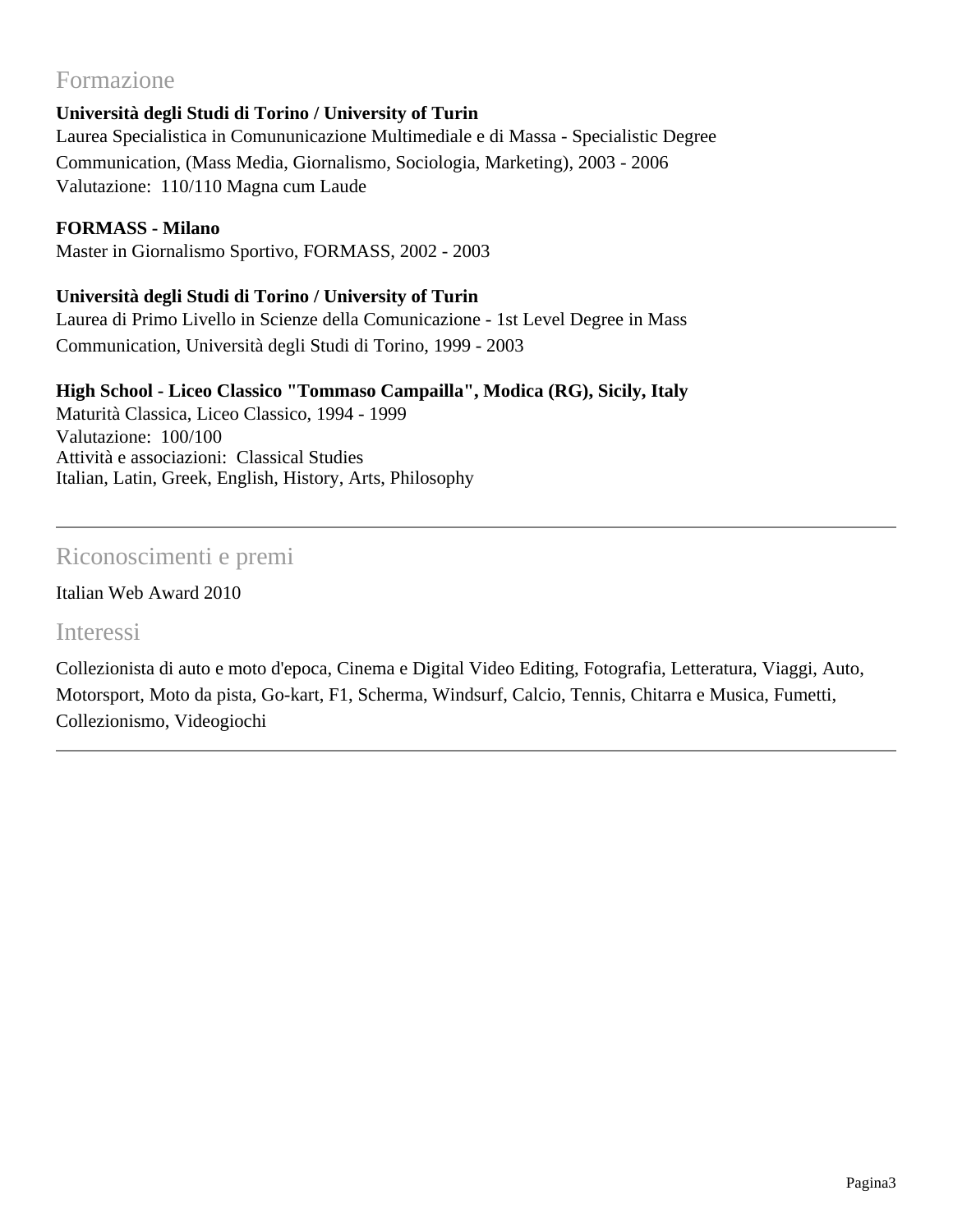# **Diego Mandolfo**

Social Media Specialist presso Scuderia Toro Rosso F1 Team

diego.mandolfo@tororosso.com

# Linked in.

# **5** persone hanno segnalato Diego

"Diego is an unsparing and pecise professional with deep knowledge of automotive and motorbike worlds. I have the opportunity to work with him and witness his incredible and structured passion for this themes along with motorsport. He was always friendly, positive and a good colleague. Definitely someone I'd want to have on my team."

#### **— Elena Saura Ramos***, Social Media Strategist - Community Manager, Connexia*, ha lavorato direttamente con Diego presso Connexia

"I have read many articles written by Diego Mandolfo about the world around the cars and motorbikes. He has excellent skills and a deep knowledge of the automotive world, in particular Formula 1 and motorsport. Moreover I have seen him running on the track with go-Karts or motobikes and he puts the same passion which he writes. A friendly, helpful and positive persone with great communication skills also in the international field."

#### **— Davide Romano***, Test automation engineer in Pirelli Tyre S.p.A, Segula Technologies Italia*, era dipendente di un'altra azienda durante la collaborazione con Diego presso Motoriplus.it

"Ho conosciuto Diego Mandolfo durante la mia esperienza lavorativa presso Mediterraneo Sat, dove siamo stati colleghi. Diego lavorava all'interno della Redazione giornalistica, io come Responsabile dell'area produzione. In quel periodo ho potuto apprezzare la professionalità e la preparazione di Diego, nell'affrontare il lavoro, spesso sotto pressione, all'interno di una Redazione. Le nostre strade si sono nuovamente incrociate successivamente: lui come Autore Televisivo, io come Produttore. Diego collabora tutt'ora in qualità di Autore e Copywriter con RedMotion, dimostrando competenza in ogni tipo di situazione: dalle produzioni dedicate all'automotive a quelle dedicate all'attualità, all'economia o alla cultura."

#### **— Giuseppe Garaffo***, Proprietario, redmotion*, ha lavorato direttamente con Diego presso Red.motion

""I know Diego Mandolfo as the Chief Editor of Motoriplus.it and BlogF1.it: he is a young journalist and mass media expert, with a Mass and Multimedia Communication degree. He is an enthusiast about motorsport who writes about Formula 1 and Automotive with great passion and proficiency. Cooperating with BlogF1.it I can note his devotion and professional skills towards the F1 Circus in particular and the motorsport and automotive world in general. His job is his passion at the same time, given that when he doesn't write about someone else's races, he goes on circuits on two or four wheels. All this combine with his knowledge of the web, social networks and blogs: all kinds of new media wich these days are so crucial and